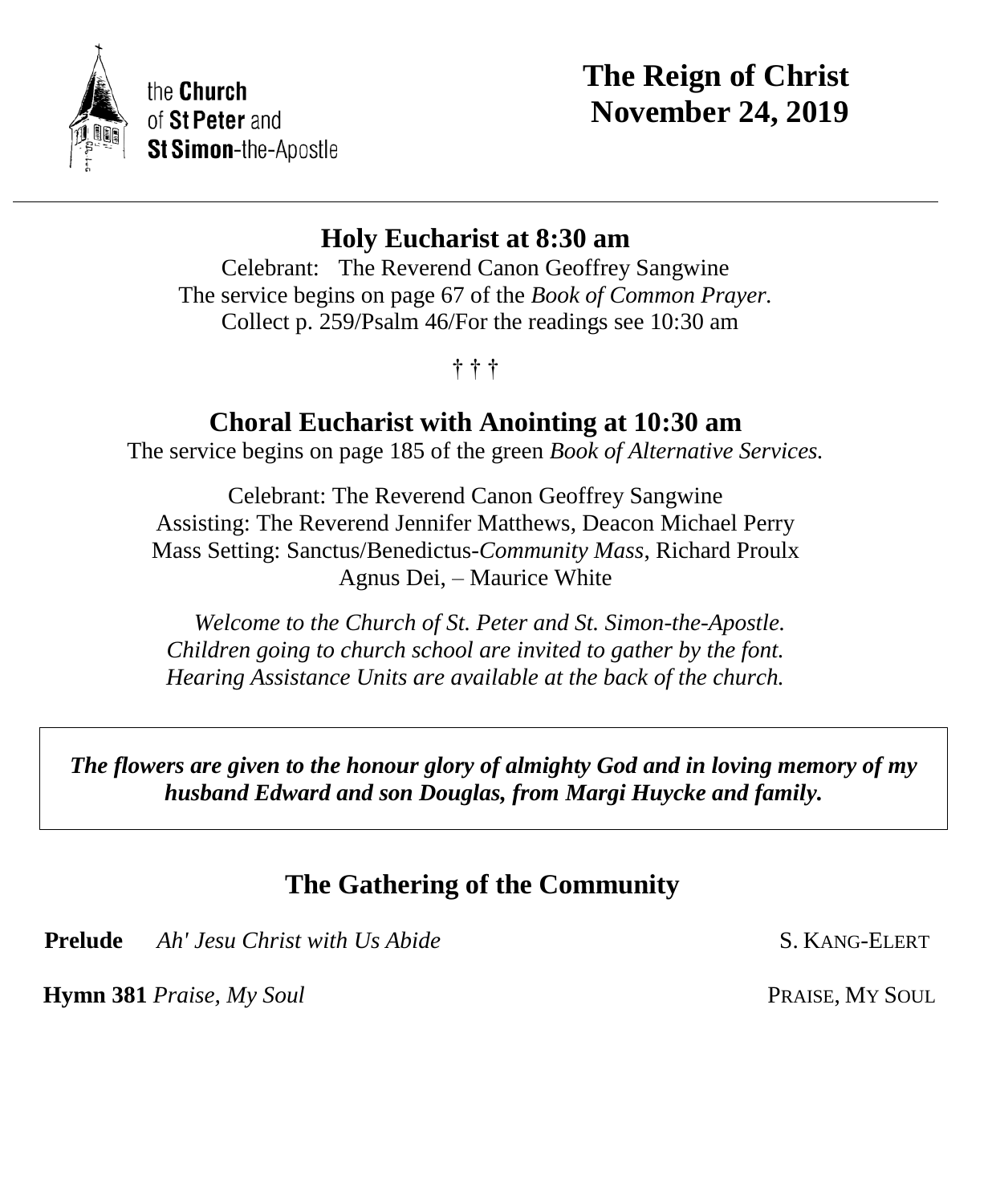*Celebrant* The grace of our Lord Jesus Christ, and the love of God, and the fellowship of the Holy Spirit, be with you all.

*All* **And also with you.**

*Celebrant* Almighty God,

*All* **to you all hearts are open, all desires known, and from you no secrets are hidden. Cleanse the thoughts of our hearts by the inspiration of your Holy Spirit, that we may perfectly love you, and worthily magnify your holy name; through Christ our Lord. Amen.** 

### **The Collect of the Day**

*Celebrant* Almighty and everlasting God, whose will it is to restore all things in your well-beloved Son, our Lord and King. Grant that the peoples of the earth now divided and enslaved by sin, may be freed and brought together under his gentle and loving rule; who lives and reigns with you and the Holy Spirit, one God, now and forever. **Amen.**

## **The Proclamation of the Word**

**Old Testament Lesson** *Jeremiah 23.1-6*Read by Marie Samuels Isaac

*Reader* A reading from the Prophet Jeremiah.

Woe to the shepherds who destroy and scatter the sheep of my pasture! says the LORD. Therefore, thus says the LORD, the God of Israel, concerning the shepherds who shepherd my people: It is you who have scattered my flock, and have driven them away, and you have not attended to them. So I will attend to you for your evil doings, says the LORD. Then I myself will gather the remnant of my flock out of all the lands where I have driven them, and I will bring them back to their fold, and they shall be fruitful and multiply. I will raise up shepherds over them who will shepherd them, and they shall not fear any longer, or be dismayed, nor shall any be missing, says the LORD. The days are surely coming, says the LORD, when I will raise up for David a righteous Branch, and he shall reign as king and deal wisely, and shall execute justice and righteousness in the land. In his days Judah will be saved and Israel will live in safety. And this is the name by which he will be called: 'The LORD is our righteousness.'

*Reader* The word of the Lord. *All* **Thanks be to God.**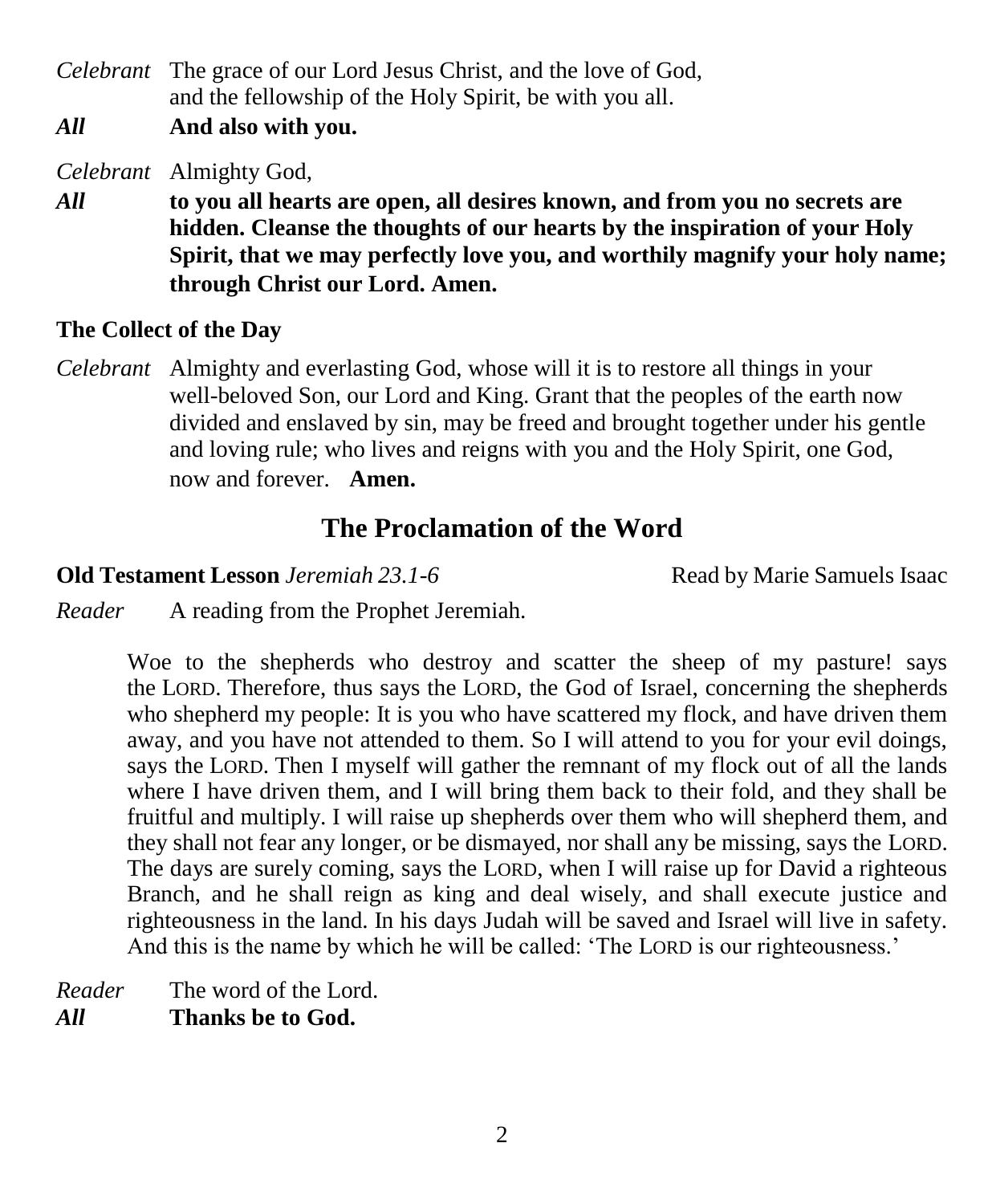### **Psalm 46**



- 1. God is our | hope and | strength : a very | present | help in | trouble.
- 2. Therefore will we not fear, though the | earth be | moved : and though the hills be carried | into the | midst of the | sea;
- 3. Though the waters thereof | rage and | swell : and though the mountains shake at the | tempest | of the | same.
- 4. The Lord of | hosts is | with us : the God of  $|$  Jacob  $|$  is our  $|$  refuge.
- 5. The rivers of the flood thereof shall make glad the | city of | God : the holy place of the tabernacle | of the | most | Highest.
- 6. God is in the midst of her, therefore shall she | not be re|moved : God shall | help her and | that right | early.

The heathen make much ado and the | kingdoms are | moved : but God hath shewed his voice, and the | earth shall | melt a|way.

- 8. The Lord of | hosts is | with us : the God of | Jacob | is our | refuge.
- 9. O come hither and behold the | works of the | Lord : what destruction he hath | brought uplon the | earth.
- 10. He maketh wars to cease in | all the | world : he breaketh the bow, and snappeth the spear in sunder, and burneth the | chariots | in the | fire.
- 11. Be still then and know that  $|I \text{ am } |$  God : I will be exalted among the heathen, and I will be ex|alted | in the | earth.
- 12. The Lord of | hosts is | with us : the God of | Jacob | is our | refuge.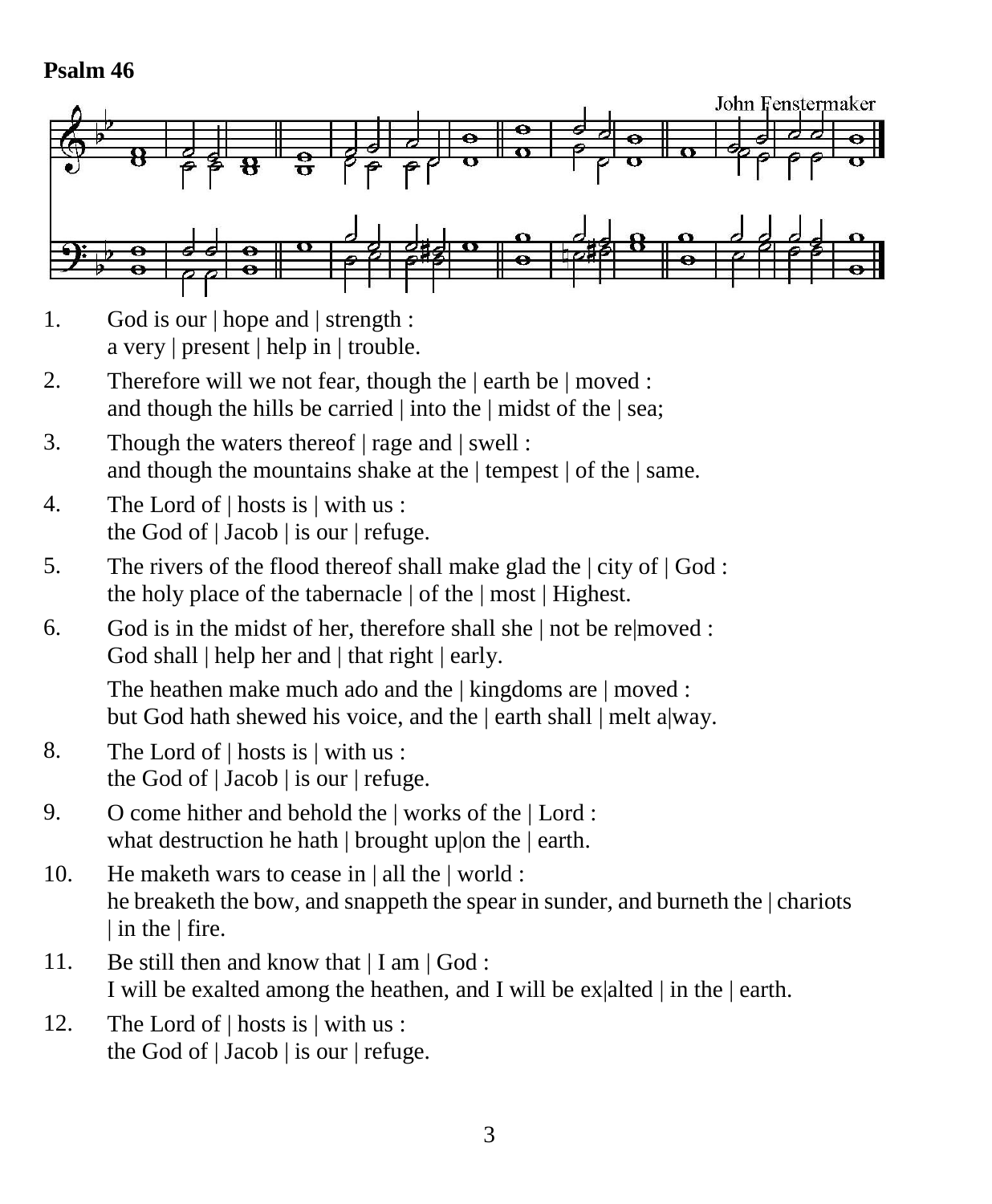**Epistle:** Colossians 1.11-20 Read by Robert Sloan

*Reader* A reading from the Letter of Paul to the Colossians.

May you be made strong with all the strength that comes from his glorious power, and may you be prepared to endure everything with patience, while joyfully giving thanks to the Father, who has enabled you to share in the inheritance of the saints in the light. He has rescued us from the power of darkness and transferred us into the kingdom of his beloved Son, in whom we have redemption, the forgiveness of sins. He is the image of the invisible God, the firstborn of all creation; for in him all things in heaven and on earth were created, things visible and invisible, whether thrones or dominions or rulers or powers—all things have been created through him and for him. He himself is before all things, and in him all things hold together. He is the head of the body, the church; he is the beginning, the firstborn from the dead, so that he might come to have first place in everything. For in him all the fullness of God was pleased to dwell, and through him God was pleased to reconcile to himself all things, whether on earth or in heaven, by making peace through the blood of his cross.

*Reader* The word of the Lord. *All* **Thanks be to God.**

**Gradual Hymn 458** Seek Ye First SEEK YE FIRST

**The Holy Gospel** *Luke 23.33-43*

*Deacon* The Lord be with you *All* **And also with you.** *Deacon* The Holy Gospel of our Lord Jesus Christ according to St. Luke. *All* **Glory to you, Lord Jesus Christ.**

When they came to the place that is called The Skull, they crucified Jesus there with the criminals, one on his right and one on his left. Then Jesus said, 'Father, forgive them; for they do not know what they are doing.' And they cast lots to divide his clothing. And the people stood by, watching; but the leaders scoffed at him, saying, 'He saved others; let him save himself if he is the Messiah of God, his chosen one!' The soldiers also mocked him, coming up and offering him sour wine, and saying, 'If you are the King of the Jews, save yourself!' There was also an inscription over him, 'This is the King of the Jews.' One of the criminals who were hanged there kept deriding him and saying, 'Are you not the Messiah? Save yourself and us!' But the other rebuked him, saying, 'Do you not fear God, since you are under the same sentence of condemnation? And we indeed have been condemned justly, for we are getting what we deserve for our deeds,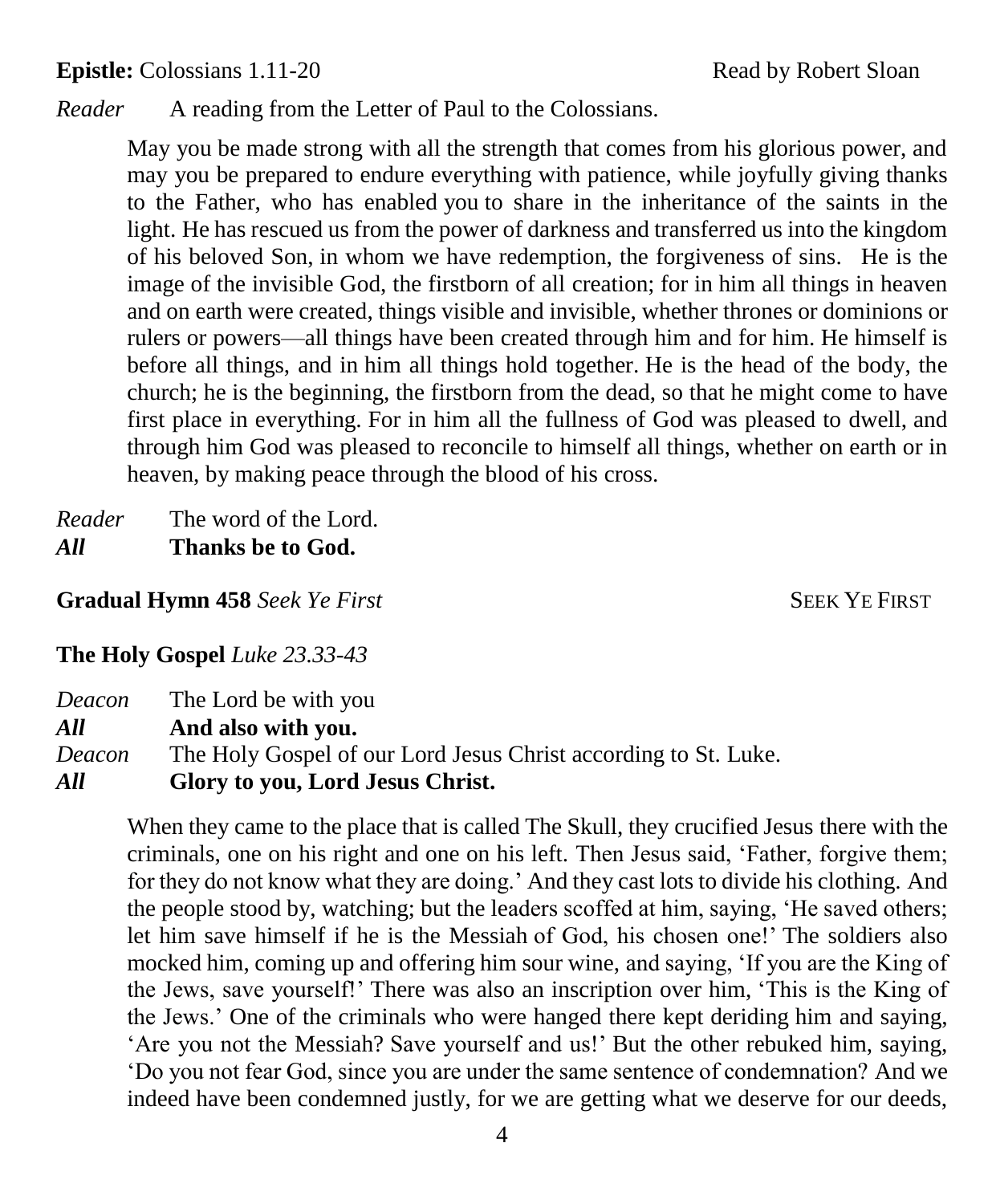but this man has done nothing wrong.' Then he said, 'Jesus, remember me when you come into your kingdom.' He replied, 'Truly I tell you, today you will be with me in Paradise.'

*Gospeller* The Gospel of Christ. *All* **Praise to you, Lord Jesus Christ.**

**Sermon**

#### **The Nicene Creed** BAS pp. 188-189

*Celebrant* Let us confess our faith, as we say,

**We believe in one God, the Father, the Almighty, maker of heaven and earth, of all that is, seen and unseen. We believe in one Lord, Jesus Christ, the only Son of God, eternally begotten of the Father, God from God, Light from Light, true God from true God, begotten, not made, of one being with the Father. Through him all things were made. For us and for our salvation he came down from heaven: by the power of the Holy Spirit he became incarnate from the Virgin Mary, and was made man. For our sake he was crucified under Pontius Pilate; he suffered death and was buried. On the third day he rose again in accordance with the scriptures; he ascended into heaven and is seated at the right hand of the Father. He will come again in glory to judge the living and the dead, and his kingdom will have no end. We believe in the Holy Spirit, the Lord, the giver of life, who proceeds from the Father. With the Father and the Son he is worshipped and glorified. He has spoken through the prophets. We believe in one holy catholic and apostolic Church. We acknowledge one baptism for the forgiveness of sins. We look for the resurrection of the dead, and the life of the world to come. Amen.**

**Prayers of the People** *Please kneel or stand, as able.* Led by Peggy Needham

#### **Anointing and Laying on of Hands for Healing**

*Those who would like to be anointed are invited at this time to the St. Peter's altar at the south side of the church.*

**Hymn 540** *Just as the Deer* FINLANDIA

**Confession and Absolution -** BAS p. 191

*The Celebrant invites the confession of sin. Then is said:*

*Celebrant* Most merciful God,

*All* **We confess that we have sinned against you in thought, word and deed, by what we have done and by what we have left undone.**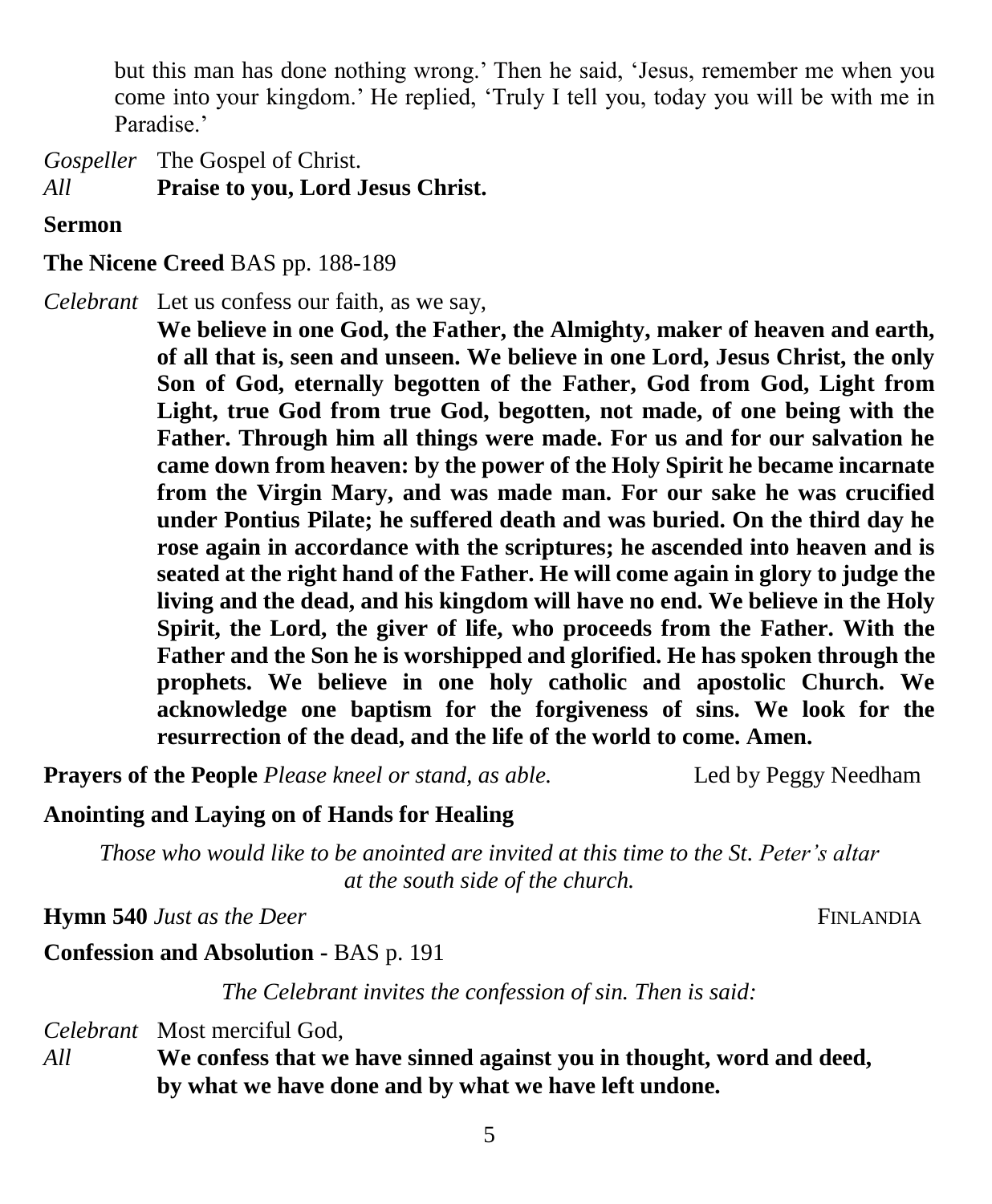**We have not loved you with our whole heart; we have not loved our neighbours as ourselves. We are truly sorry and we humbly repent. For the sake of your Son, Jesus Christ, have mercy on us and forgive us, that we may delight in your will and walk in your ways, to the glory of your name. Amen.**

*The Absolution is pronounced.*

#### **The Peace**

*Celebrant* The peace of the Lord be always with you.

*All* **And also with you.**

*We invite you to share a sign of peace with those near you – a handshake, slight bow or other form of greeting. Please respect the wishes of those who prefer not to shake hands.*

## **The Celebration of the Eucharist**

**Offertory Hymn 380** *O Worship the King* (omit vs 5) HANOVER

### **Prayer over the Gifts**

*Celebrant* Eternal God, by your grace you have raised us up and enthroned us with Christ in the heavenly realms. Receive all we offer this day and lead us in those good works for which you have created us. We ask this in the name of Jesus Christ the Lord. **Amen.**

**The Great Thanksgiving** *BAS pp. 196-197*

*Celebrant* The Lord be with you.

*All* **And also with you.**

*Celebrant* Lift up your hearts.

*All* **We lift them to the Lord.**

*Celebrant* Let us give thanks to the Lord our God.

*All* **It is right to give our thanks and praise.**

*Celebrant* We give you thanks and praise, almighty God, through your beloved Son, Jesus Christ, our Saviour and Redeemer. He is your living Word, through whom you have created all things. By the power of the Holy Spirit he took flesh of the Virgin Mary and shared our human nature. He lived and died as one of us, to reconcile us to you, the God and Father of all. In fulfilment of your will he stretched out his hands in suffering, to bring release to those who place their hope in you; and so he won for you a holy people. He chose to bear our griefs and sorrows, and to give up his life on the cross, that he might shatter the chains of evil and death, and banish the darkness of sin and despair. By his resurrection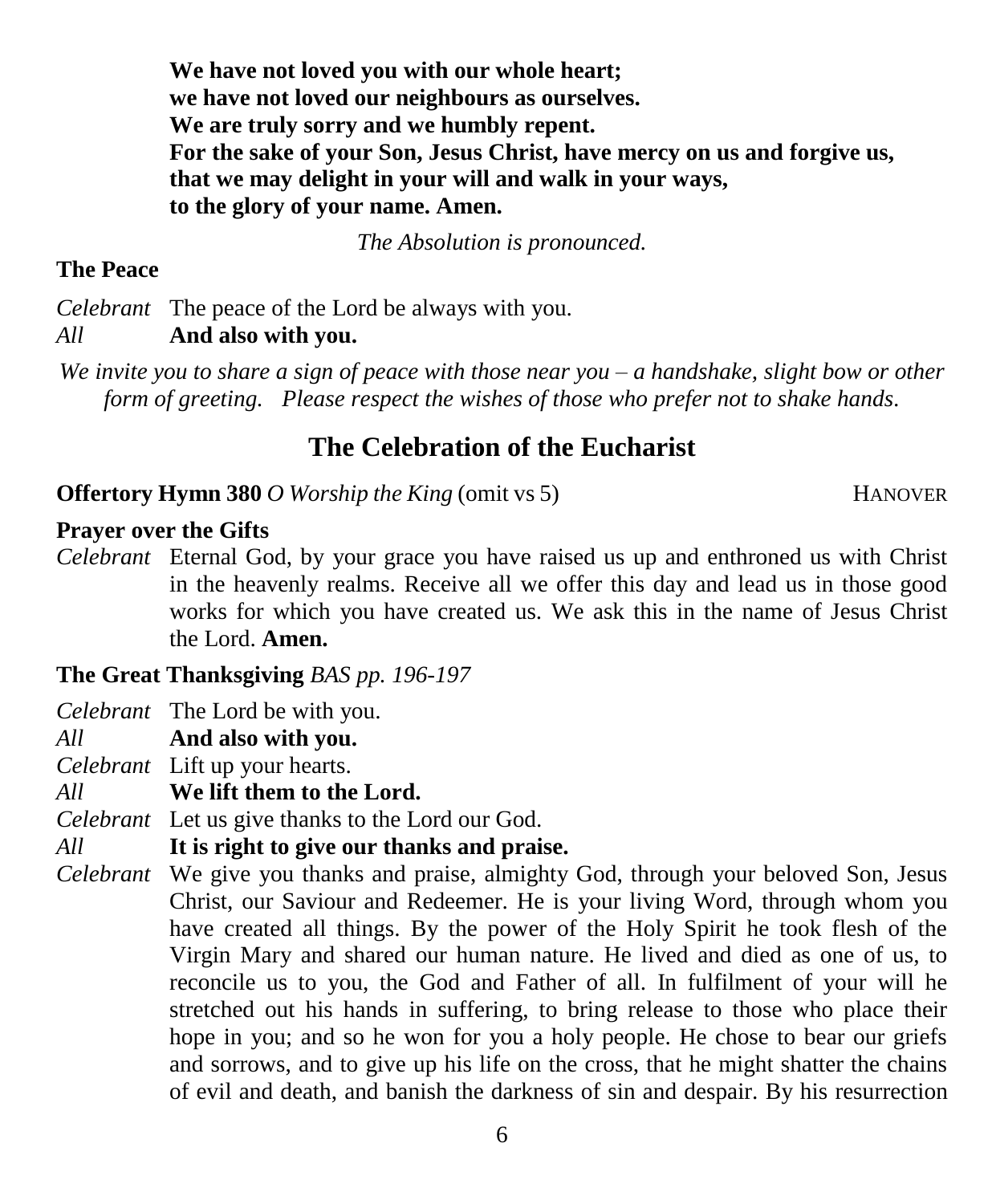he brings us into the light of your presence. Now with all creation we raise our voices to proclaim the glory of your name.

*All* **Holy, holy, holy Lord, God of power and might, heaven and earth are full of your glory. Hosanna in the highest. Blessed is he who comes in the name of the Lord. Hosanna in the highest.**

*Celebrant* Holy and gracious God, accept our praise, through your Son our Saviour Jesus Christ; who on the night he was handed over to suffering and death, took bread and gave you thanks, saying, "Take, and eat: this is my body which is broken for you." In the same way he took the cup, saying, "This is my blood which is shed for you. When you do this, you do it in memory of me." Remembering, therefore, his death and resurrection, we offer you this bread and this cup, giving thanks that you have made us worthy to stand in your presence and serve you. We ask you to send your Holy Spirit upon the offering of your holy Church. Gather into one all who share in these sacred mysteries, filling them with the Holy Spirit and confirming their faith in the truth, that together we may praise you and give you glory through your Servant, Jesus Christ. All glory and honour are yours, Father and Son, with the Holy Spirit in the holy Church, now and forever. **Amen.**

**Lord's Prayer** – *sung by all MCNEIL ROBINSON* 

### **Breaking of the Bread**

|     | <i>Celebrant</i> Lord, we died with you on the cross. |
|-----|-------------------------------------------------------|
| All | Now, we are raised to new life.                       |
|     | <i>Celebrant</i> We were buried in your tomb.         |
| All | Now we share in your resurrection.                    |
|     | <i>Celebrant</i> Live in us that we may live in you.  |
|     | Celebrant The gifts of God for the people of God.     |
| All | Thanks be to God.                                     |

### **Agnus Dei** (Choir) MAURICE WHITE

*Choir O Lamb of God, that takest away the sin of the world: have mercy upon us. Repeat O Lamb of God, that takest away the sin of the world: grant us thy peace.*